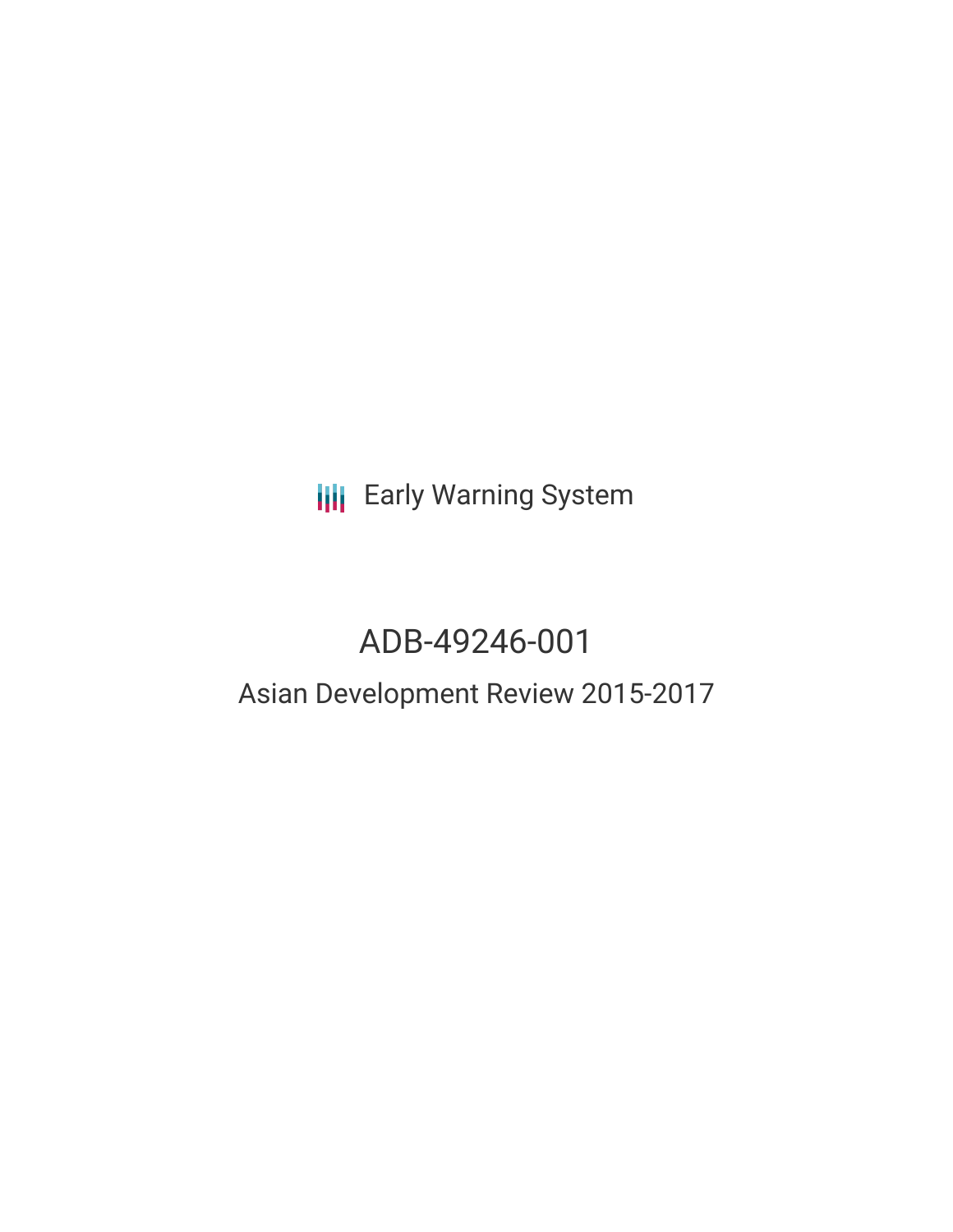

## **Quick Facts**

| <b>Financial Institutions</b>  | Asian Development Bank (ADB) |
|--------------------------------|------------------------------|
| <b>Status</b>                  | Active                       |
| <b>Bank Risk Rating</b>        |                              |
| <b>Voting Date</b>             | 2015-09-22                   |
| <b>Sectors</b>                 | Law and Government           |
| <b>Investment Type(s)</b>      | Grant                        |
| <b>Investment Amount (USD)</b> | \$0.68 million               |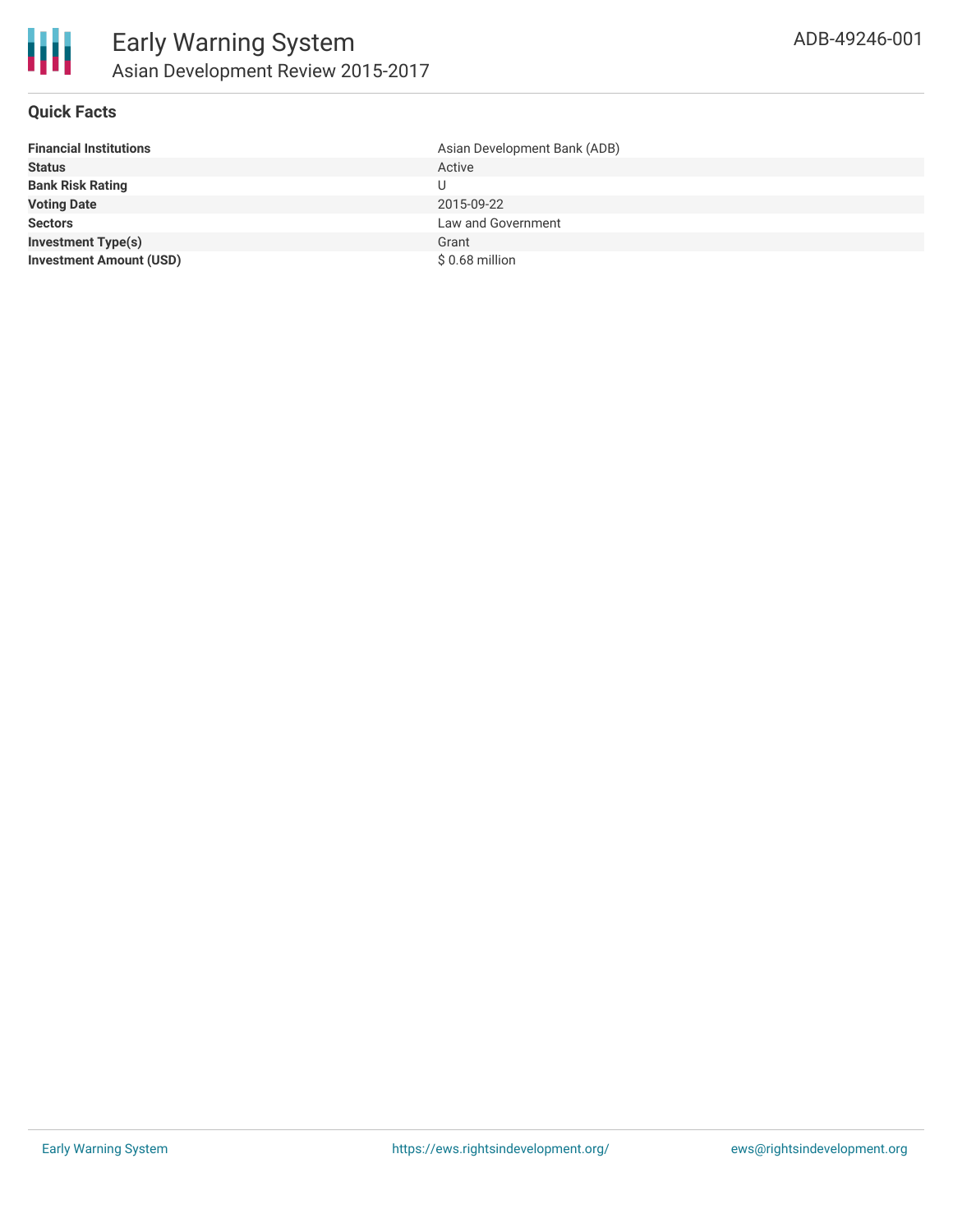

## **Project Description**

This project finances the strengthening of policy formulation and decision making in developing member countries through improved dissemination and usage of rigorous research on development issues in Asia and the Pacific.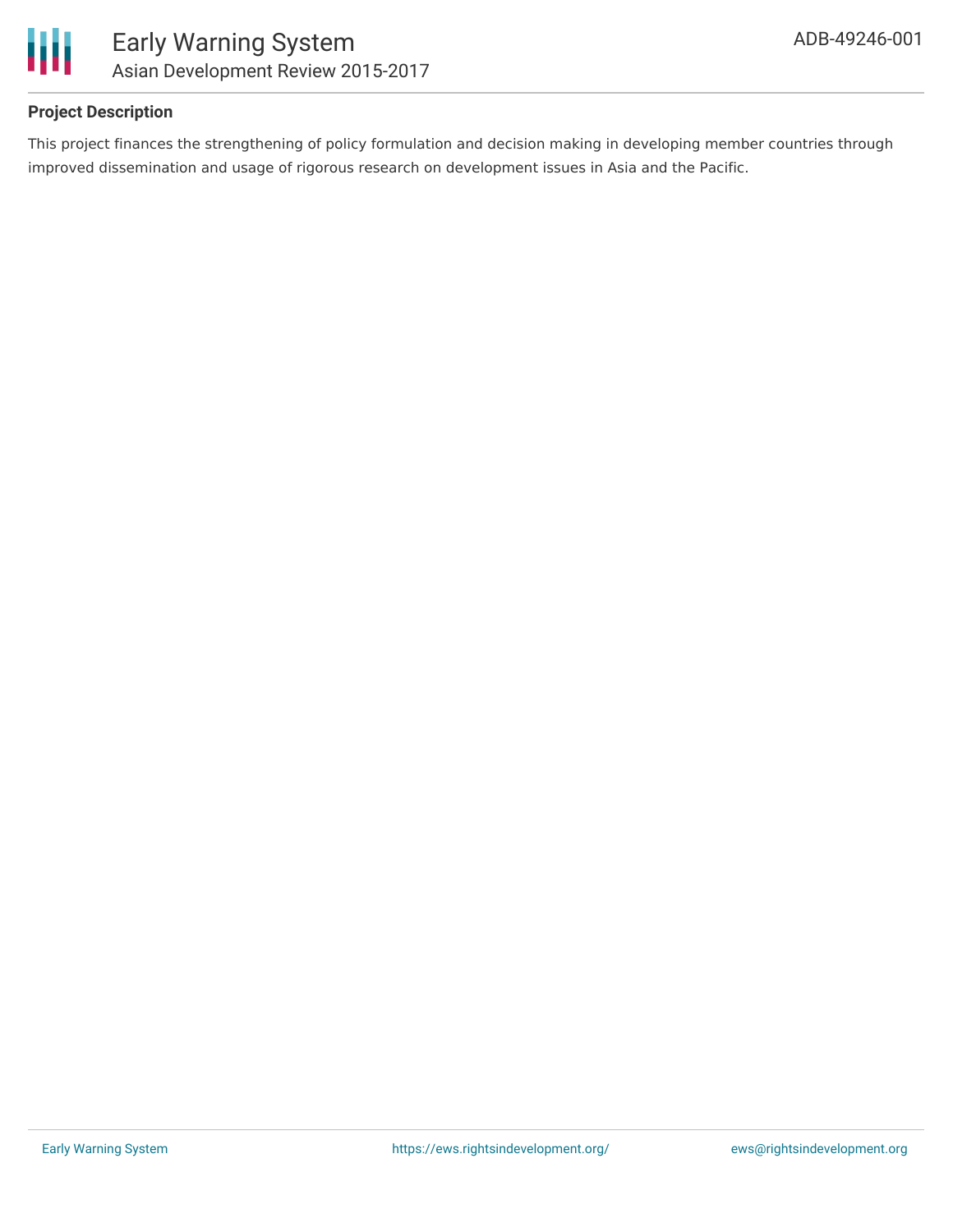## **Investment Description**

Asian Development Bank (ADB)

This project is funded by the ADB's Technical Assistance Special Fund.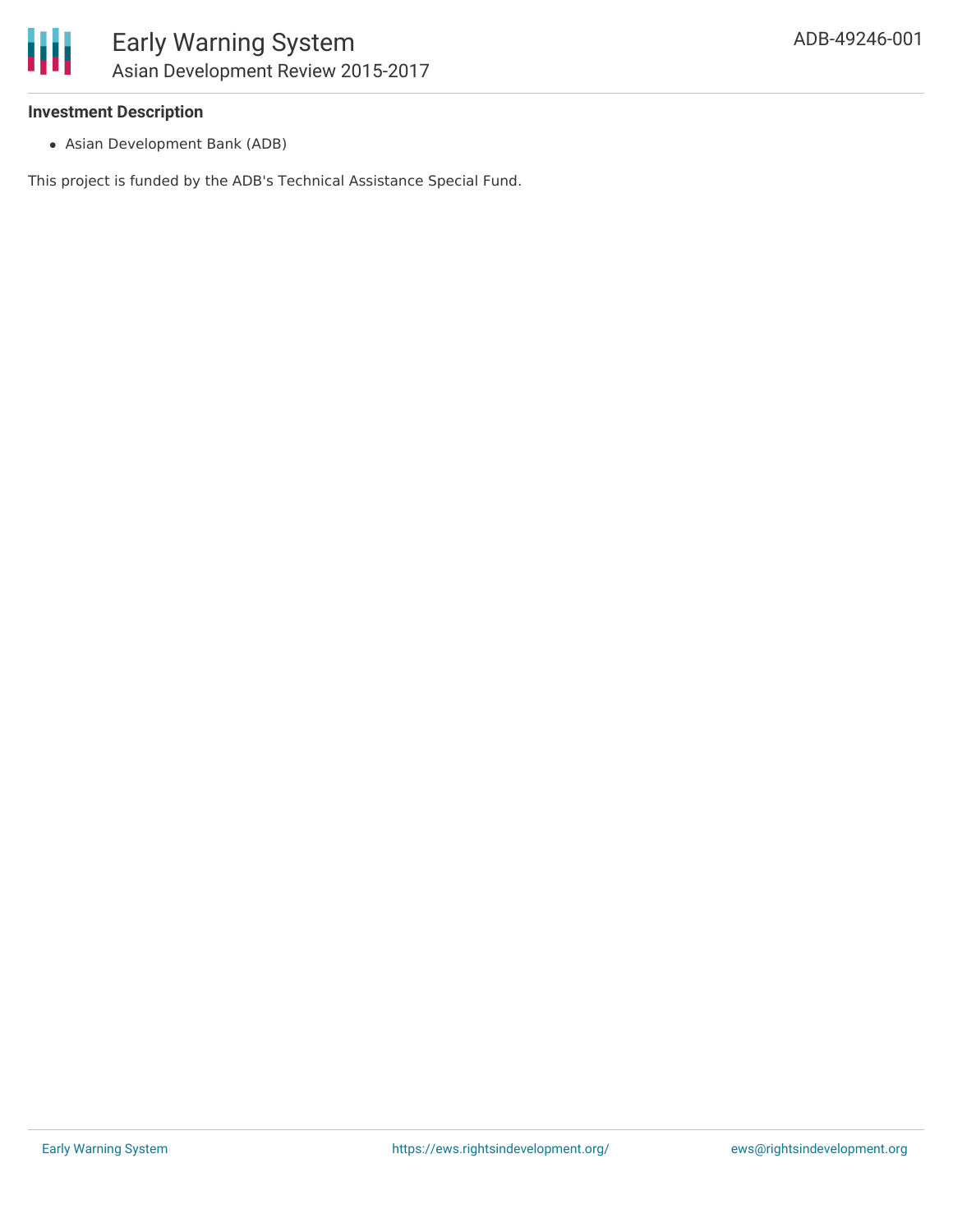

## **Contact Information**

\*No contacts available\*

### ACCOUNTABILITY MECHANISM OF ADB

The Accountability Mechanism is an independent complaint mechanism and fact-finding body for people who believe they are likely to be, or have been, adversely affected by an Asian Development Bank-financed project. If you submit a complaint to the Accountability Mechanism, they may investigate to assess whether the Asian Development Bank is following its own policies and procedures for preventing harm to people or the environment. You can learn more about the Accountability Mechanism and how to file a complaint at: http://www.adb.org/site/accountability-mechanism/main